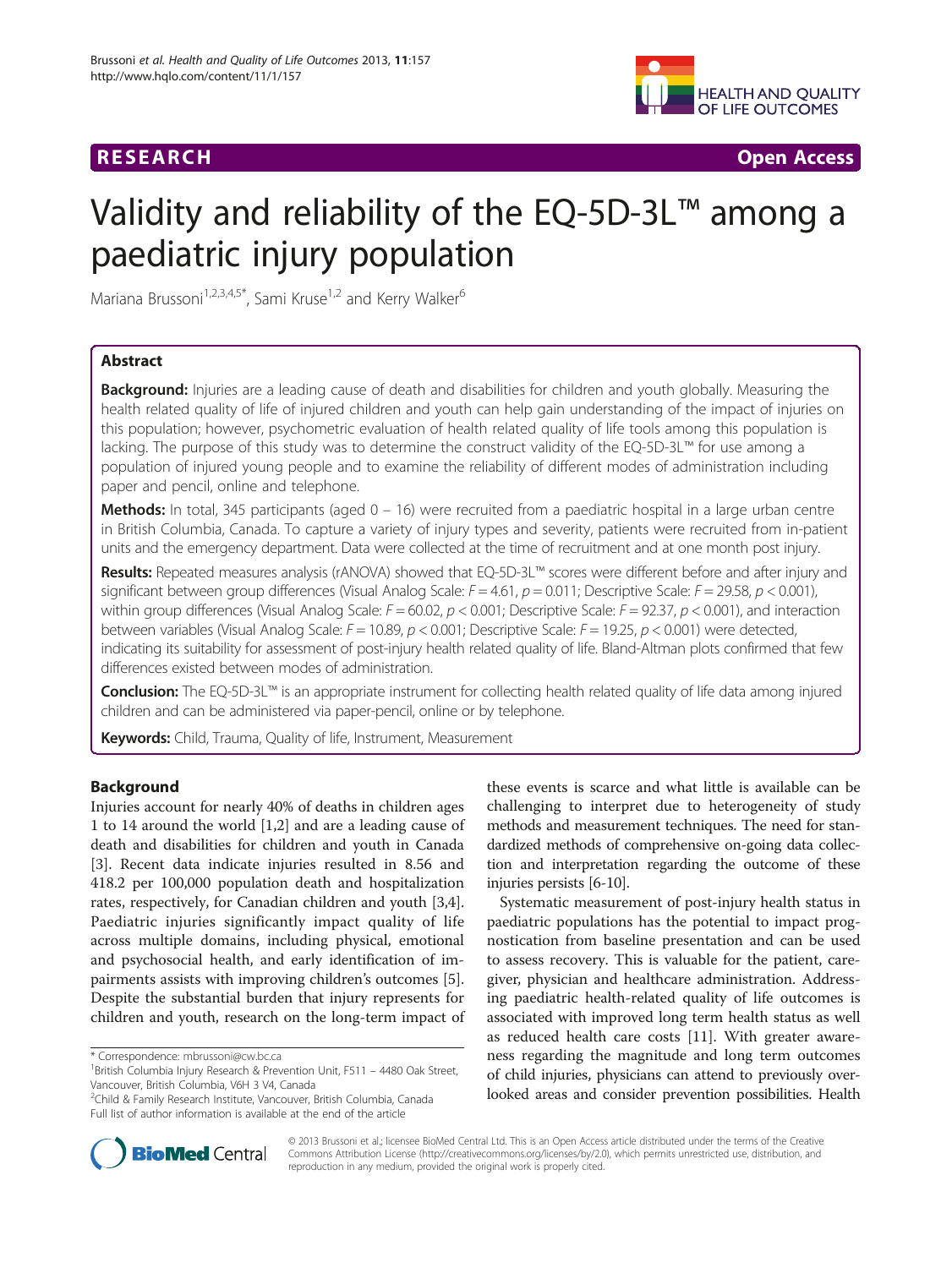outcome data can also be extremely valuable in the evaluation of the monetary cost associated with injury and recovery. Currently, cost associated with paediatric trauma can be estimated from the Paediatric Trauma Score, a clinical scoring system devised to assess children's vulnerability to traumatic injury [[12,13\]](#page-7-0), but an equivalent method applicable to non-traumatic injuries has yet to be devised [[14](#page-7-0)]. The Injury Severity Score is a clinically based anatomical scoring system that assesses the severity of trauma involving multiple injuries [[15](#page-7-0)]. While this tool applies to both more and less severe injuries [\[16\]](#page-7-0), it has not been found to result in accurate cost predictions [[14](#page-7-0)].

Health-related quality of life data have typically been collected via paper and pencil [\[17](#page-7-0)] or by telephone [\[18](#page-7-0)]. In recent years, the internet has gained popularity as an efficient and cost-effective tool for data collection and has been shown to be valid and reliable for a variety of instruments [[19,20](#page-7-0)]. Study participants, especially younger demographics, also indicate preferences for this form of data collection [[21,22](#page-7-0)]. To ensure efficiency and flexibility in data collection modes, and to reach a variety of audiences and maximize response rates, it is important to determine whether paper and pencil, telephone and online administration result in comparable data.

The EQ-5D-3L™ is a generic standardized measure of health status for an array of health conditions, treatments, and populations. The EQ-5D-3L™ has been used in the paediatric injury population in previous research due to its ease of application to a diverse group of injuries and broad coverage of applicable health domains [\[7](#page-7-0)]. Beyond its ability to provide information on injury outcomes, the tool has been suggested for use in the economic evaluation of trauma care [\[23\]](#page-7-0). Quality Adjusted Life Years (QALYs) can be derived from the EQ-5D-3L<sup>™</sup> and are increasingly used to estimate costs associated with an injury [\[24](#page-7-0)-[27](#page-7-0)].

The EQ-5D-3L™ includes two parts: the EQ-5D-3L™ descriptive system and the EQ-5D-3L™ visual analogue scale (VAS). The descriptive system consists of five dimensions including mobility, self-care, usual activities, pain/discomfort and anxiety/depression. The EQ-5D-3L™ is the original version of the instrument and allows respondents to rate each dimension using the following choices: 'no problems', 'some problems', and 'extreme problems.' Unique health states are calculated based on responses to all five dimensions and then converted to a single summary index (ranging from 1 for full health to 0 for death) using the time trade-off valuation technique provided by the instrument developers [\[28,29\]](#page-7-0). The VAS is presented in a thermometer-like fashion and records the self-rated health of a participant on scale from 'best imaginable health state' (100) to 'worst imaginable health state' (0) [[28,29\]](#page-7-0). A line is drawn from a box in the centre of the page to a place on the thermometer-like figure to depict a current health

state. Previous research has validated the EQ-5D-3L™ for use among adults in a general population [\[30](#page-7-0)] and children over 5 in a disease specific population [\[31\]](#page-7-0). The tool has been recommended as a post-injury assessment tool [[10,32\]](#page-7-0); however, evaluation of its use on a pediatric injury population and with different forms of administration is limited [\[8,33](#page-7-0)].

This study evaluates the use of  $EQ-5D-3L^{\infty}$  for injured children and the reliability of different modes of administration of the instrument including paper and pencil, online and telephone.

# Methods

#### Study sample and setting

Participants were recruited from the emergency department and medical units of a paediatric hospital in British Columbia, Canada. The patient and their parent or caregiver were approached regarding participation. Patients eligible for participation were identified in the emergency department at the time of triage and through review of the daily admission census for injuries admitted to the medical units. Eligibility criteria ensured that the child was 0 to16 years of age and had a primary injury diagnosis for which he or she was seeking treatment, the parent or primary caregiver and child (aged five years and up) were able to speak English, and the family resided in the province of British Columbia. Potential participants were provided with both verbal and written information about the study from a research assistant. Written consent and assent for participation in the study were obtained from parents or caregivers and children aged seven and over, respectively. Ethics approval for all study procedures was obtained from the Children's and Women's Health Centre of British Columbia Research Ethics Board and Public Health Agency of Canada Research Ethics Board.

#### Data collection

Self-report of children's health-related quality of life (HRQL) is considered the gold standard [\[17,34](#page-7-0)]. Some research suggests that self-report can be used for children ages 5–14, with parent proxies providing data when the child is unable or impaired without significantly compromising the quality of the data [[35](#page-7-0)-[37](#page-7-0)]. Wherever possible, child self-report EQ-5D-3L™ data were collected from enrolled children in addition to caregiver completion, resulting in two data sets for those children who also provided the self-reported information. To prevent redundancy and to ensure the use of current standards for paediatric data collection [\[36,37](#page-7-0)], child self-reported information was used when available for statistical analyses. In cases without child self-report, either due to the participant being under the age of 5, or unable to respond due to the nature or magnitude of the injury, parental proxy information was used [\[35\]](#page-7-0).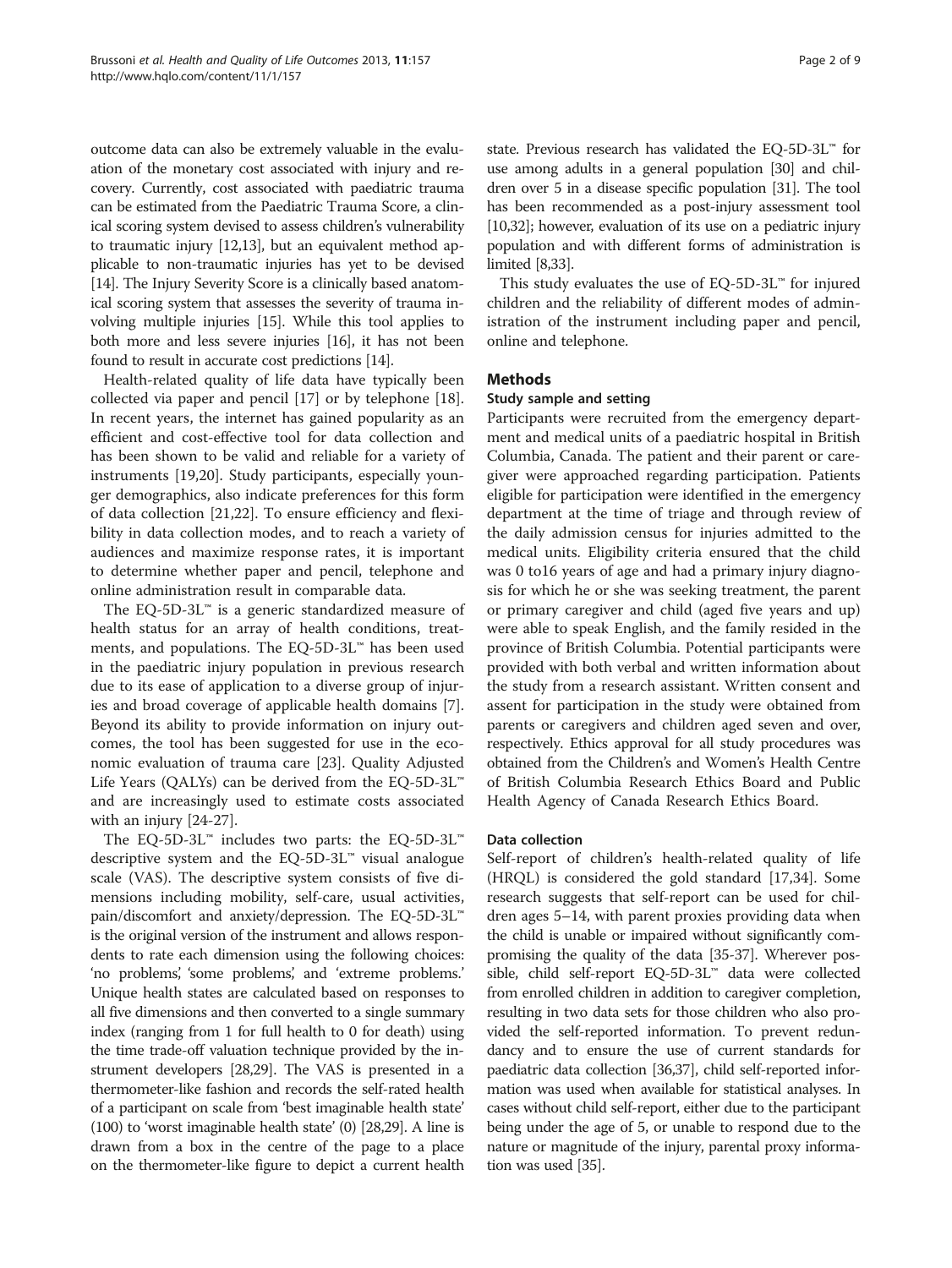The baseline questionnaire package collected demographic information, details regarding the injury event and the EQ-5D-3L™. Participants were instructed to report on their HRQL on the day prior to their injury. At one month post-injury, participants were mailed a hard copy of the EQ-5D-3L™ to complete reflecting on their current health status and return via a self addressed postage paid return envelope. To maximize response rates, participants were reminded about the study via telephone and email one week after follow-up packages were mailed out.

At both time points, parents as well as children aged 5 years and older completed the EQ-5D-3L™ VAS. Parents whose child was above 24 months of age as well as all children aged 13 years and older completed the EQ-5D-3L™ descriptive system.

To examine the equivalency of multiple administration modalities, a sub-sample of participants completed the same assessment three times in one day: Once by paper and pencil, once by computer and once via telephone. The order of modality completion was randomized to minimize order effects on participant responses.

# Statistical analyses

Data were analyzed using SPSS 20.0 software [\[38](#page-7-0)]. The conversion of the ED-5D-3L™ descriptive scale into a summary index was done by applying a formula based on the health state of a general population to the data collected for this study. Currently, no Canadian population value sets are available and, as such, the scoring algorithm was based on United Kingdom population level value sets [\[29\]](#page-7-0).

# Construct validity

The EQ-5D-3L™'s ability to measure HRQL changes within a population of injured children was examined by exploring the relationship between pre-injury and postinjury responses. Previous paediatric injury research has used time spent in hospital as a measure for injury severity, with longer hospital stays indicating more acute injuries [[39](#page-7-0)]. The use of length of stay as a surrogate measure has been validated in paediatric populations where the likelihood of medical fragility and co-morbidities are low [\[40](#page-7-0)]. To examine the relationship between HRQL and severity of injury, length of stay was stratified into three categories for the analyses: not admitted, admitted for one to three days, and admitted for four or more days. Patients not admitted represent less severe injuries, those admitted for one to three days represent moderately severe injuries and those admitted for four days or more represent more severe injuries.

Repeated measures analysis of variance (rANOVA) was performed for the descriptive scale as well as the VAS to assess whether the EQ-5D-3L™ discriminated between pre- and post-injury responses while testing for interactions with time spent in hospital. Post-hoc analyses examined differences across groups of injury severity. To account for multiple comparisons made when assessing the level of differences between categories of length of stay, the Bonferroni correction [[41](#page-8-0)] was applied to the post-hoc analysis, and p-values were divided by the number of comparisons made.

# Reliability of modalities of administration

The Bland-Altman method [[42](#page-8-0)] was used to assess the reliability of different modes of administering both the EQ-5D-3L™ VAS and the EQ-5D-3L™ descriptive scale. Data were initially examined through a series of simple plots. Total difference scores were computed for each mode of delivery for the EQ-5D-3L™ VAS and descriptive system separately. Average mean difference scores for each pair of modalities were calculated and compared two methods at a time via a series of scatter plots (i.e., paper and pencil compared with online; online compared with telephone; and telephone compared with paper and pencil). Agreement was evaluated by observing the dispersion of the differences and assessing the number of points beyond two standard deviations of the mean.

# Results

#### Study sample

At baseline, 345 participants completed the questionnaire package and, of these, 253 provided complete one-month follow-up packages (150/59% included child self-report). Chi-square tests confirmed no significant differences in age, gender, and injury severity between those who completed both time points versus those who completed only baseline. Data on the validity of the EQ-5D-3L™ VAS and descriptive scale were available from 250 and 232 participants, respectively and a total of 44 participants completed the reliability testing of the questionnaire. Demographic details of the sample for both study arms are provided in Table [1](#page-3-0).

#### Construct validity

Repeated measures ANOVA were conducted on EQ-5D-3 L ™ VAS scores and descriptive system scores. Scores from each category of length of stay were not significantly different at baseline, indicating comparable preinjury health status. At follow up, all three categories of length of stay in hospital had significantly lower means for both the EQ-5D  $<sup>™</sup>$  VAS and the EQ-5D  $<sup>™</sup>$  index scores</sup></sup> when compared to baseline (Table [2](#page-3-0)). Table [3](#page-3-0) provides the results of the rANOVA and shows significant differences in one-month scores between categories of length of stay in hospital as well as differences in pre and post responses for both the VAS and the descriptive scale. Figures [1](#page-4-0) and [2](#page-4-0) illustrate the estimated marginal means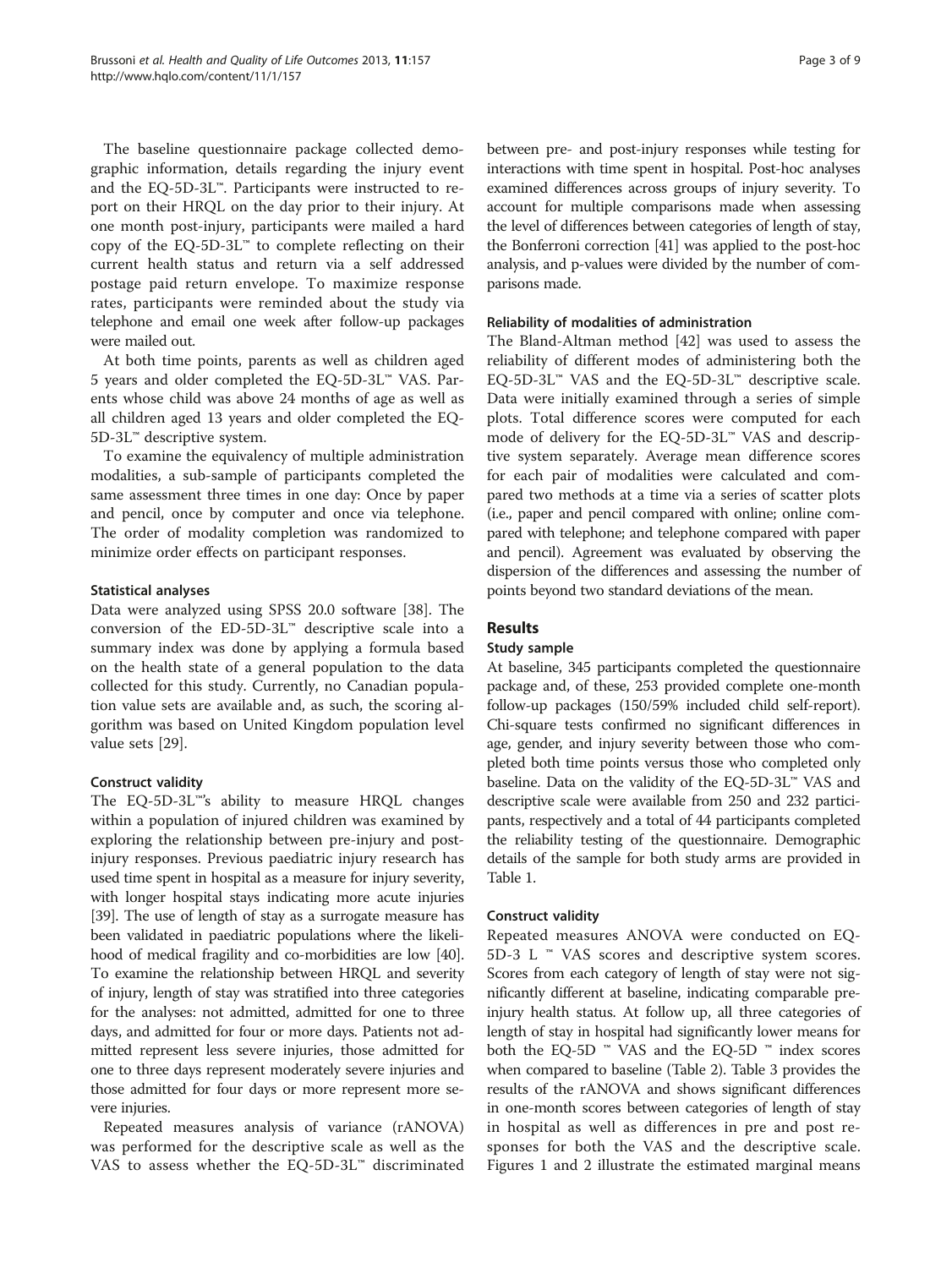#### <span id="page-3-0"></span>Table 1 Participant demographics

|                          |                                      | Construct<br>validity | <b>Reliability of</b><br>modalities<br>$N = 44$ |
|--------------------------|--------------------------------------|-----------------------|-------------------------------------------------|
|                          |                                      | $N = 253$             |                                                 |
| Treatment                | Emergency<br>Department              | 191                   | $\Omega$                                        |
|                          | Admitted 1-3 days                    | 30                    | 21                                              |
|                          | Admitted 4+ days                     | 32                    | 22                                              |
|                          | Unknown                              | $\Omega$              | 1                                               |
| Age of injured child*    | 0-2 years                            | 27                    | 6                                               |
|                          | 2-4 years                            | 57                    | 9                                               |
|                          | 5-7 years                            | 46                    | 5                                               |
|                          | 8-12 years                           | 68                    | 11                                              |
|                          | 13-16 years                          | 54                    | 14                                              |
| Gender of injured childt | Boy                                  | 155                   | 26                                              |
|                          | Girl                                 | 96                    | 18                                              |
| Injury type**            | Head Injury                          | 44                    | 3                                               |
|                          | <b>Upper Extremities</b><br>Fracture | 52                    | 5                                               |
|                          | Lower Extremities<br>Fracture        | 22                    | 6                                               |
|                          | Dislocation, Sprain<br>and Strain    | 25                    | 3                                               |
|                          | Minor External                       | 39                    | 1                                               |
|                          | Internal Organ                       | $\mathfrak{D}$        | $\mathbf{1}$                                    |
|                          | Facial                               | $\overline{4}$        | 0                                               |
|                          | Multiple Injuries                    | 1                     | 0                                               |
|                          | Other#                               | 40                    | 25                                              |

 $*$ missing = 1;

both pre- and post-injury for the VAS and the descriptive score, respectively.

For both the EQ-5D-3L™ VAS and descriptive system, the greatest drop when comparing pre- and post-injury score was observed among children who spent four days or more in hospital. The post hoc analysis showed statistically significant differences when comparing the

#### Table 3 rANOVA results: between and within group interaction

|                        | <b>EQ-5D-3 L VAS</b> |                     | EQ-5D-3 L descriptive<br>scale |           |
|------------------------|----------------------|---------------------|--------------------------------|-----------|
|                        |                      | F - Value P - Value | F - Value                      | P - Value |
| Between groups effects | - 4.61               | .011                | 29.58                          | < 0.000   |
| Within groups effects  | 60.02                | < 0.000             | 9237                           | < 0.000   |
| Interaction            | 10.89                | $<$ 0.000           | 19 25                          | < 0.000   |

VAS score of those not admitted with those admitted for 4 days or more ( $p$  value < .05). Comparisons of the descriptive scale showed significant differences between those not admitted to those admitted for  $1-3$  days (p value < .001) as well as those not admitted to those admitted for four days or more ( $p$  value < .001). Differences between those admitted for shorter stays (1–3 days) and longer stays (4 days or more) were also significant ( $p$  value < .05).

#### Reliability

The comparisons of mean difference scores illustrated in the Bland-Altman plots show considerable consistency across the different modalities of questionnaire administration for both the EQ-5D-3L™ VAS and the descriptive system. Results for both measures show very few data points beyond two standard deviations of the mean when comparing the mean difference scores for each of the modalities. The analysis of the EQ-5D-3L™ descriptive system showed no more than four points beyond two standard deviations of the mean with the most variance exhibited between online and paper and pencil (Figure [3](#page-5-0)). The comparison of the VAS scale showed as few as two points beyond two standard deviations of the mean. For this measure the greatest variance was seen when comparing telephone with paper and pencil (Figure [4](#page-5-0)). When asked about preferred method of completion, 54% favoured online administration, 26% paper and pencil and 20% phone administration.

# **Discussion**

The EQ-5D-3L™ has been recommended for injury outcome studies [[43](#page-8-0)]; however, understanding of its utility among paediatric populations is limited [\[8,33](#page-7-0)]. In the

Table 2 EQ-5D-3L™Summary Scores at Baseline and one month post injury

| <b>EO-5D-3 L VAS</b>        | Total $N = 250$ | Baseline mean (95% CI) | One month follow-up mean (95% CI) | Mean difference (95% CI) |
|-----------------------------|-----------------|------------------------|-----------------------------------|--------------------------|
| Not admitted                | 188             | 95.01 (93.79, 96.23)   | 90.50 (88.20, 92.80)              | 4.51 (1.91, 7.11)        |
| Admitted 1-3 days           | 30              | 96.95 (95.08, 98.82)   | 85.58 (79.73, 91.43)              | 11.37 (5.22, 17.52)      |
| Admitted 4+ days            | 32              | 96.09 (93.73, 98.45)   | 78.33 (73.10, 83.56)              | 17.76 (12.02, 23.20)     |
| EQ-5D-3 L Descriptive Scale | Total $N = 232$ | Baseline mean (95% CI) | One Month Follow-Up mean (95% CI) | Mean Difference (95% CI) |
| Not admitted                | 174             | 0.97(0.96,0.98)        | 0.90(0.88, 0.93)                  | 0.07(0.04, 0.09)         |
| Admitted 1-3 days           | 27              | 0.94(0.88, 1.00)       | $0.76$ (0.68, 0.84)               | 0.18(0.08, 0.28)         |
| Admitted 4+ days            | 31              | 0.93(0.86, 0.99)       | 0.61(0.51, 0.72)                  | 0.31(0.26, 0.36)         |

 $\dagger$  missing = 2:

 $**$ missing = 24;

<sup>‡</sup>includes open wounds, burns, injury to nerves, dental injury, poisoning, and asphyxia.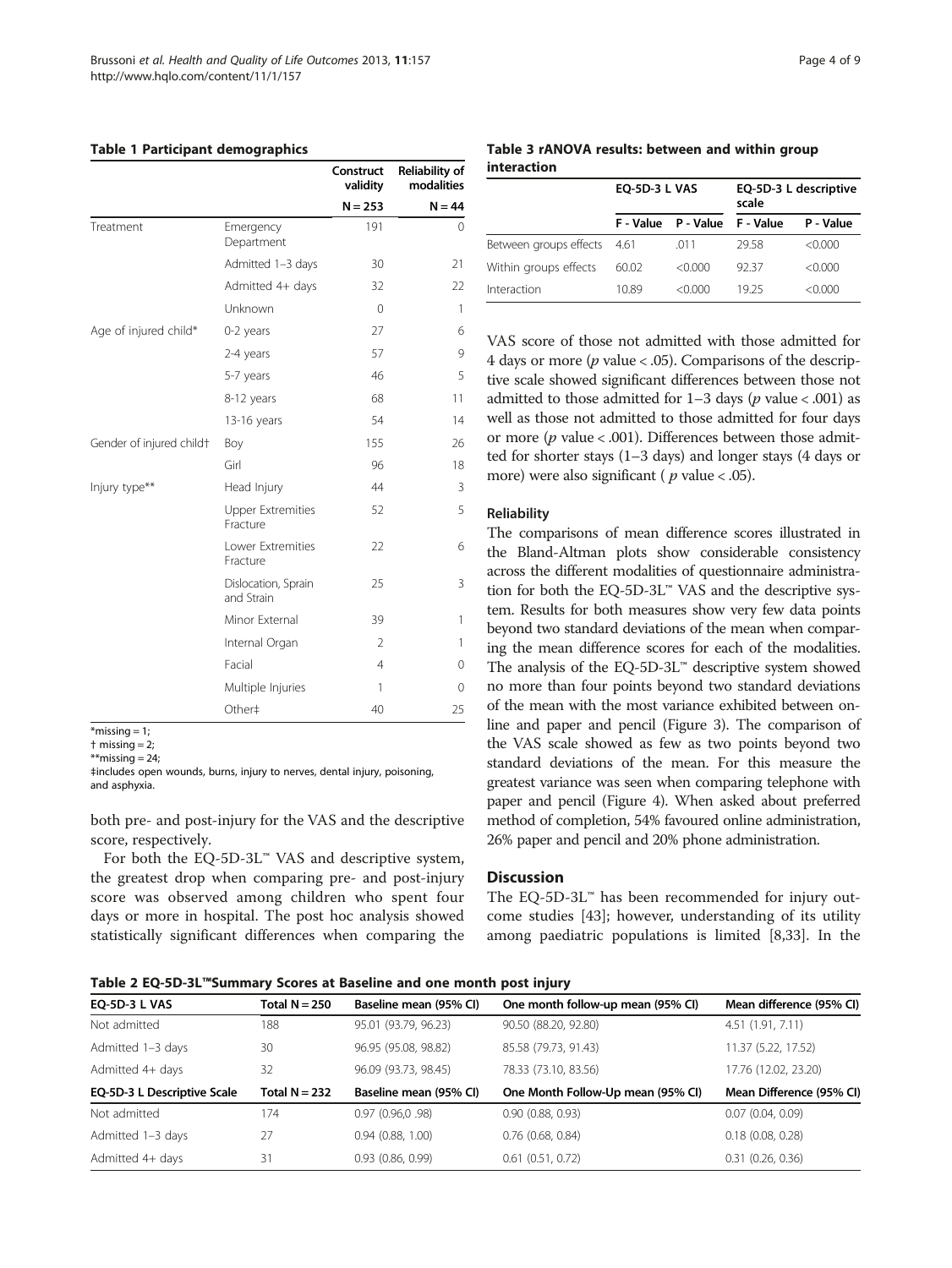<span id="page-4-0"></span>Brussoni et al. Health and Quality of Life Outcomes 2013, 11:157 Page 5 of 9 http://www.hqlo.com/content/11/1/157



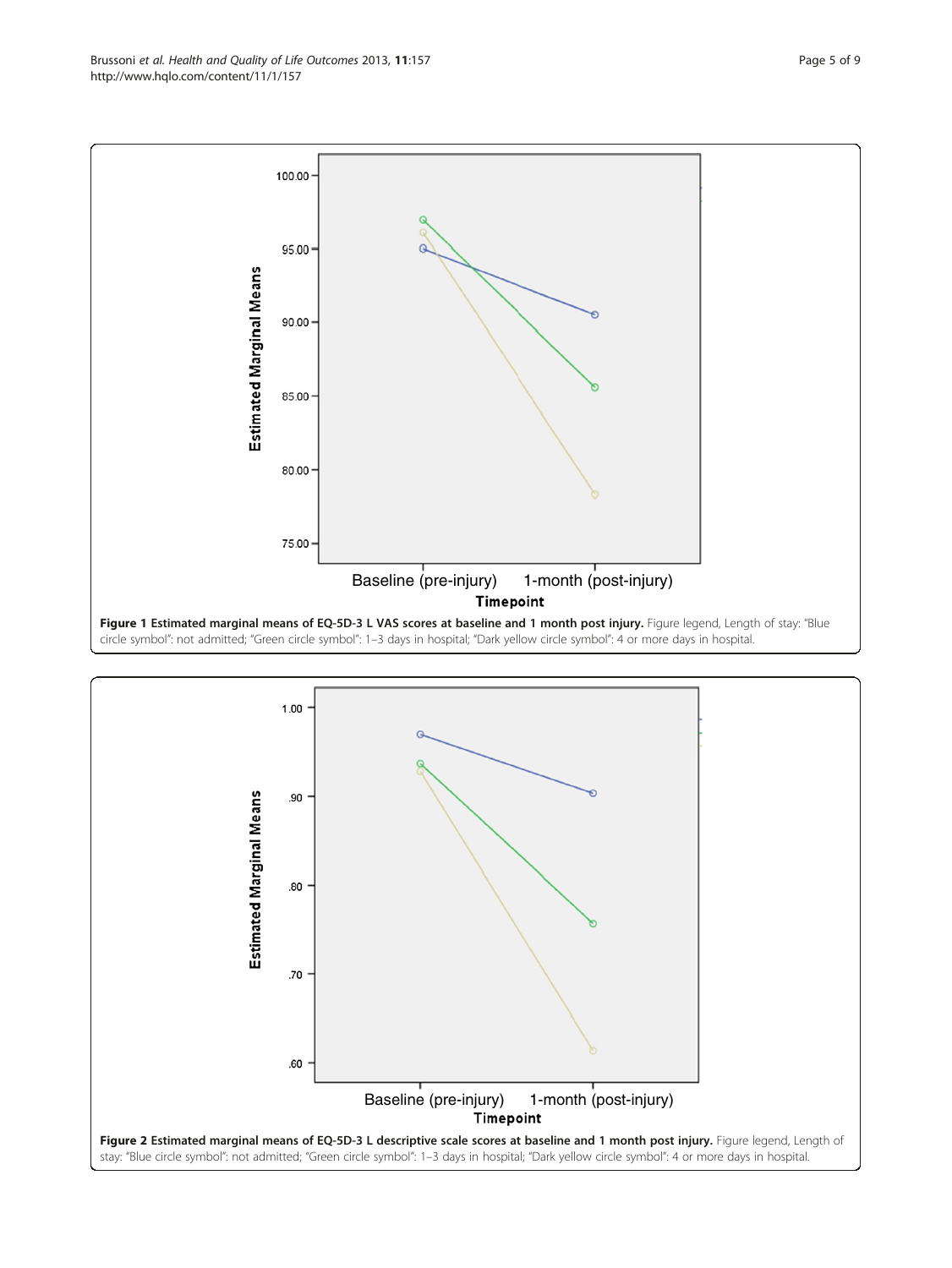<span id="page-5-0"></span>Brussoni et al. Health and Quality of Life Outcomes 2013, 11:157 Page 6 of 9 http://www.hqlo.com/content/11/1/157



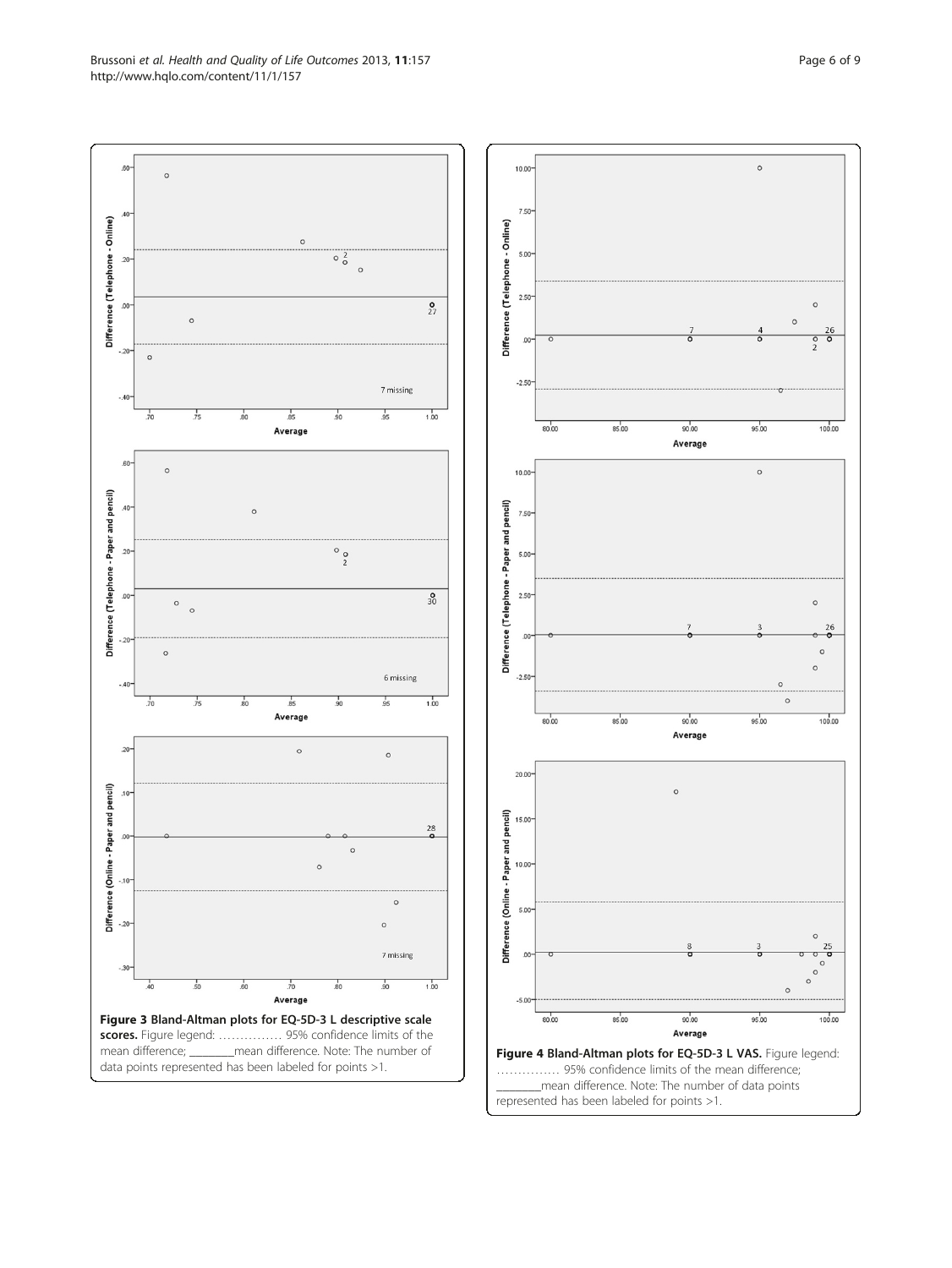context of injury prevention, much of the existing research involving the administration of the EQ-5D-3L™ has been done with adult populations and is specific to a mechanism of injury or to particular types of injury [[32\]](#page-7-0). Few studies have examined the use of the EQ-5D-3L™ among children [\[27,32\]](#page-7-0), particularly comparing injuries of different levels of severity [\[44](#page-8-0)]. The purpose of this study was to assess the utility the EQ-5D-3L™ as a measure of HRQL for injured children ages 0 to 16 and determine if the EQ-5D-3L™ could be administered and interpreted reliably in varied modes of administration.

Our results indicate significant differences in the responses to both the EQ-5D-3L™ descriptive score and VAS score between baseline pre-injury status, and onemonth post-injury indicating that both measures sensitively differentiate injured from non-injured states in the paediatric population. The EQ-5D-3L™ has been found to be reliable for comparisons of responses among injured adults [[26](#page-7-0),[45](#page-8-0)] and has been identified as a useful measure for HRQL of injured adults [[46](#page-8-0)]. Our study supports the reliability of the EQ-5D-3L™ for assessment of HRQL in injured paediatric populations presenting in the emergency department and inpatient units.

Administering the EQ-5D-3L™ descriptive system and VAS to children via paper and pencil, online, or the telephone resulted in sufficiently consistent responses. To our knowledge, the existing research on EQ-5D-3L™ administration has compared only two modes of administration with one another [\[22](#page-7-0)[,47,48](#page-8-0)]. Moreover, previous research has been inconclusive, with some confirming our findings regarding the equivalency of different administration methods [[48-51\]](#page-8-0), and others finding differences between modes [\[47,52](#page-8-0)]. Our study broadens the valid modes of administration of the EQ-5D-3L™ for injured children and implies the potential use in other areas of paediatric care. The use of multiple modes of administration in paediatric health measures has been shown to be valid [\[21\]](#page-7-0). This permits flexibility when administering instruments to allow for variation in participant capabilities and response method preference, as well as study budgets and timelines [\[47\]](#page-8-0).

While this study supports the application of the EQ-5D-3L™ for injured children, some methodological challenges do exist. This study uses a combination of selfreport and parent proxy report. Although, parent proxy has been recognized as a viable option for child health status [\[35](#page-7-0)-[37\]](#page-7-0), some research suggests there are discrepancies in parent and child responses. For example, one study on the use of parental proxy data among injured children found that children tended to rate their HRQL significantly higher than the ratings of their parents in the short term, while in the long term the ratings converged [\[34\]](#page-7-0). Future studies involving the EQ-5D-3L™ and HRQL data should consider the possibility of this effect in study design as well as interpretation of results. Furthermore, it is possible that responses to alternate modes of instrument administration vary at subsequent post-injury follow-ups and this issue would benefit from future investigation.

There is the potential for bias in recalling pre-injury HRQL; however, this is the recommended method for measuring pre-injury (baseline) status, rather than referencing against age- and sex-matched population norms [[53](#page-8-0)]. This is because injured populations rate their preinjury HRQL status as significantly higher than matched population norms, possibly because they are more physically active than the general population [[53](#page-8-0)].

Participants who completed the instrument via multiple modalities did so over the span of one day. While this is a short time frame and may have increased recall and thus the correlation between measures, the nature of injury and recuperation means that rapid changes in quality of life and health status can occur from one day to the next. In the interest of limiting measurement differences due to actual quality of life changes, we chose to undertake data collection within the span of one day. Previous research indicates that recall bias can be minimized with the use of high quality questionnaires administered to participants and proxies who are unaware of the study hypothesis [[54](#page-8-0)]. While the participants were not blinded to our hypothesis in our study, we used a standardized measure for both children and proxies. The fact that agreement among different modalities was not perfect could indicate that recall bias was minimized in our study.

#### Conclusion

Childhood and youth injury continues to be a leading cause of morbidity and mortality globally, yet there is a paucity of understanding regarding their effects on HRQL. To provide comprehensive care, monitor outcomes and assess the economic and societal burden of injuries, it is essential that this area of research be expanded. To this end, the results of our study are important in encouraging this research. Our results verify that the EQ-5D-3L™ descriptive score and VAS can be utilized in the paediatric injured population for collecting HRQL data, whether self-reported or proxy reported, and that these data can be validly collected using paper-pencil, online or telephone modes of administration.

#### Competing interests

The authors declare that they have no competing interests.

#### Authors' contributions

MB led the design and conception of the study, participated in the interpretation of the data and provided critical intellectual input to the development of the manuscript. SK participated in the study design, carried out the data analysis and drafted the manuscript. KW led participant recruitment and assisted with the draft and revisions of the manuscript. All authors read and approved the final manuscript.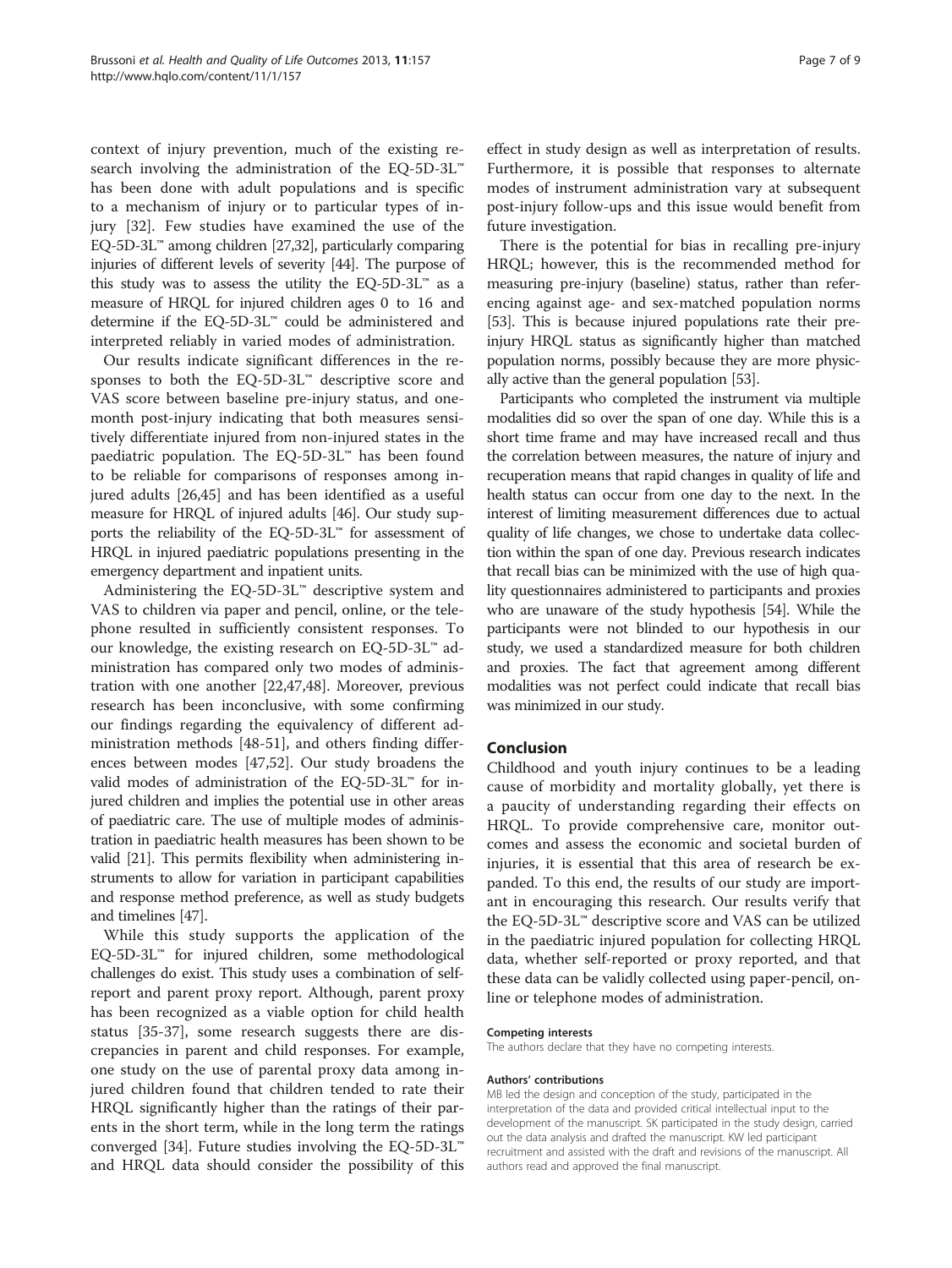#### <span id="page-7-0"></span>Authors' information

MB (PhD) is an assistant professor in the Department of Pediatrics and the School of Population and Public Health at the University of British Columbia. SK (MPH) is a Social Science Researcher at the BC Injury Research and Prevention Unit. KW is a student at the University of British Columbia in the Vancouver Fraser Medical Program.

#### Acknowledgements

The authors would like to extend their gratitude and acknowledgements to all study participants and study team members for their time and energy spent on this project. This research and article was made possible by grant funding from the Canadian Institutes of Health Research (Grant # TIR-104028) as well as a grant from the Public Health Agency of Canada. Career support for Dr. Brussoni is provided by a Michael Smith Foundation for Health Research scholar award and a British Columbia Child and Family Research Institute salary award.

#### Author details

<sup>1</sup> British Columbia Injury Research & Prevention Unit, F511 - 4480 Oak Street, Vancouver, British Columbia, V6H 3 V4, Canada. <sup>2</sup>Child & Family Research Institute, Vancouver, British Columbia, Canada. <sup>3</sup>Department of Pediatrics, University of British Columbia, Vancouver, British Columbia, Canada. <sup>4</sup>School of Population & Public Health, University of British Columbia, Vancouver, British Columbia, Canada. <sup>5</sup>British Columbia Children's Hospital, Vancouver, British Columbia, Canada. <sup>6</sup>University of British Columbia, Vancouver Fraser Medical Program, Vancouver, British Columbia, Canada.

#### Received: 23 July 2013 Accepted: 13 September 2013 Published: 17 September 2013

#### References

- UNICEF: A League Table of Child Deaths by Injury in Rich Nations. Innocenti Rep Card, No. 2. Florence, Italy: UNICEF Innocenti Research Centre; 2001.
- 2. WHO: The World Health Report 2008 Primary Health Care (Now More Than Ever). Geneva, Switzerland: WHO; 2008.
- 3. Public Health Agency of Canada: Leading Causes of Death and Hospitalization in Canada. <http://www.phac-aspc.gc.ca/publicat/lcd-pcd97/index-eng.php>.
- 4. Public Health Agency of Canada: Injury in Review. Spotlight on Road and Transportation Safety. Ottawa, ON: Public Health Agency of Canada; 2012.
- 5. Aitken ME, Tilford JM, Barrett KW, Parker JG, Simpson P, Landgraf J, Robbins JM: Health status of children after admission for injury. Pediatr 2002, 110:337–342.
- 6. Chandran A, Hyder AA, Peek-Asa C: The global burden of unintentional injuries and an agenda for progress. Epidemiol Rev 2010, 32:110–120.
- 7. Polinder S, Meerding WJ, Toet H, Mulder S, Essink-Bot M, van Beeck EF: Prevalence and prognostic factors of disability after childhood injury. Pediatr 2005, 116:810–817.
- 8. Polinder S, Haagsma JA, Belt E, Lyons RA, Erasmus V, Lund J, van Beeck EF: A systematic review of studies measuring health-related quality of life of general injury populations. BMC Public Health 2010, 10:783.
- 9. Polinder S, Haagsma JA, Lyons RA, Gabbe BJ, Ameratunga S, Cryer C, Derrett S, Harrison JE, Segui-Gomez M, van Beeck EF: Measuring the population burden of fatal and nonfatal injury. Epidemiol Rev 2011, 34:17–31.
- 10. Van Beeck EF, Larsen CF, Lyons RA, Meerding W, Mulder S, Essink-Bot M: Guidelines for the conduction of follow-up studies measuring injuryrelated disability. J Trauma 2007, 62:534-550.
- 11. Wade TJ, Guo JJ: Linking improvements in health-related quality of life to reductions in medicaid costs among students who use school-based health centres. Am J Public Health 2010, 100:1611–1616.
- 12. Furnival RA, Schunk JE: ABCs of scoring systems for pediatric trauma. Pediatr Emerg Care 1999, 15:215–223.
- 13. Ramenofsky ML, Ramenofsky MB, Jurkovich GJ, Threadgill D, Dierking BH, Powell RW: The predictive validity of the pediatric trauma score. J Trauma 1988, 28:1038–1042.
- 14. Dueck A, Poenaru D, Pichora DR: Cost factors in Canadian pediatric trauma. Can J Surg 2001, 44:117–121.
- 15. Baker SP, O'Neill B, Haddon W Jr, Long WB: The injury severity score: a method for describing patients with multiple injuries and evaluating emergency care. J Trauma 1974, 14:187-196.
- 16. Baker SP, O'Neill B: The injury severity score: an update. J Trauma 1976, 16:882–885.
- 17. Varni JW, Limbers CA, Burwinkle TM: Parent proxy-report of their children's health-related quality of life: an analysis of 13,878 parents' reliability and validity across age subgroups using the PedsQL™ 4.0 Generic Core Scales. Health Qual Life Outcomes 2007, 5:2.
- 18. Gabbe BJ, Lyons RA, Sutherland AM, Hart MJ, Cameron PA: Level of agreement between patient and proxy responses to the EQ-5D health questionnaire 12 months after injury. J Trauma 2012, 72:1102–1105.
- 19. Young NL, Varni JW, Snider L: The Internet is valid and reliable for child-report: An example using the Activites Scale for Kids (ASK) and the Pediatric Quality of Life Inventory (PedsQL). J Clin Epidemiol 2009, 62:314-320.
- 20. Vallejo MA, Jordan CM, Diaz MI, Comeche MI, Ortega J: Psychological Assessment via the Internet: A Reliability and Validity Study of Online (vs Paper-and-Pencil) Versions of the General Health Questionnaire-28 (GHQ-28) and the Symptoms Check-List-90-Revised (SCL-90-R). J Med Internet Research 2007, 9:e2.
- 21. Raat H, Mangunkusumo T, Landgraf M, Kloek GJB: Feasibility, reliability, and validity of adolescent health status measurement by the Child Health Questionnaire Child Form (CHQ-CF): internet administration compared with the standard paper version. *Qual Life Res* 2007, 16:675-685.
- 22. Mangunkusumo RT, Moorman PW, Van Den Berg-de Ruiter AE, Van Der Lei J, De Koning HJ, Raat H: Internet-administered adolescent health questionnaires compared with a paper version in a randomized study. J Adolesc Health 2005, 36:71–76.
- 23. Bouillon B, Kreder HJ, the MI Consensus Group: Quality of life in patients with multiple injuries -- basic issues, assessment, and recommendations. Restor Neurol Neurosci 2002, 20:125–134.
- 24. Robinson R: Cost-Utility Analysis. BMJ 1993, 307:859-862.
- 25. Miller TR, Levy DT: Cost outcome analysis in injury prevention and control: a primer on methods. Inj Prev 1997, 3:288-293.
- 26. Shearer D, Morshed S: Common generic measures of health related quality of life in injured patients. Inj 2011, 42:241–247.
- 27. Noyes J, Edwards RT: EQ-5D for the Assessment of Health-Related Quality of Life and Resource Allocation in Children: A Systematic Methodological Review. Value Health 2011, 14:1117–1129.
- 28. The EuroQol Group: EuroQol- a new facility for the measurement of health-related quality of life. Health Policy 1990, 16:199–208.
- 29. Rabin R, Oemar M, Oppe M: EQ-5D-3L User Guide: Basic information on how to use the EQ-5D-3L instrument. In EQ-5D-3L User Guide: Basic information on how to use the EQ-5D-3L instrument (The EuroQol Group). Rotterdam: EuroQol Group; 2011:1–23.
- 30. Brooks R, Rabin RE, de Charro F: The Measurement and Valuation of Health Status Using EQ-5D: A European Perspective. Dordrect: Kluwer Academic Publishers; 2003.
- 31. Stolk EA, Busschbach JJV, Vogels T: Performance of the EuroQol in children with imperforate anus. Qual Life Res 2000, 9:29–38.
- 32. Black JA, Herbison GP, Lyons RA, Polinder S, Derrett S: Recovery after injury: an individual patient data meta-analysis of general health status using the EQ-5D. J Trauma 2011, 71:1003–1010.
- 33. Tarride JE, Burke N, Bischof M, Hopkins RB, Goeree L, Campbell K, Xie F, O'Reilly D, Goeree R: A review of health utilities across conditions common in paediatric and adult populations. Health Qual Life Outcomes 2010, 8:12.
- 34. Gabbe BJ, Simpson PM, Sutherland AM, Palmer CS, Butt W, Bevan C, Cameron PA: Agreement Between Parent and Child Report of Health-Related Quality of Life: Impact of Time Postinjury. J Trauma 2010, 69:1578–1582.
- 35. Macarthur C, Dougherty G, Pless IB: Reliability and Validity of Proxy Respondent Information about Childhood Injury: An Assessment of a Canadian Surveillance System. Am J Epidemiol 1997, 145:834–841.
- 36. Riley AW: Evidence That School-Age Children Can Self-Report on Their Health. Ambul Pediatr 2004, 4:371–376.
- 37. Varni JW, Limbers CA, Newman DA: Using factor analysis to confirm the validity of children's self reported health-related quality of life across different modes of administration. Clin Trials 2009, 6:185-195.
- IBM Corp: IBM SPSS Statistics for Windows, Version 20.0. Armonk, NY: IBM Corp; 2011.
- 39. Polinder S, Meerding WJ, Toet H, Mulker S, Essink-Bot M, Van Beeck EF: Prevalence and prognostic factors of disabiltiy after childhood injury. Pediatr 2005, 116:e810–e817.
- 40. Newgard CD, Fleischman R, Choo E, Ma OJ, Hedges JR, McConnell KJ: Validation of length of hospital stay as a surrogate measure for injury severity and resource use among injury survivors. Acad Emerg Med 2010, 17:142–150.